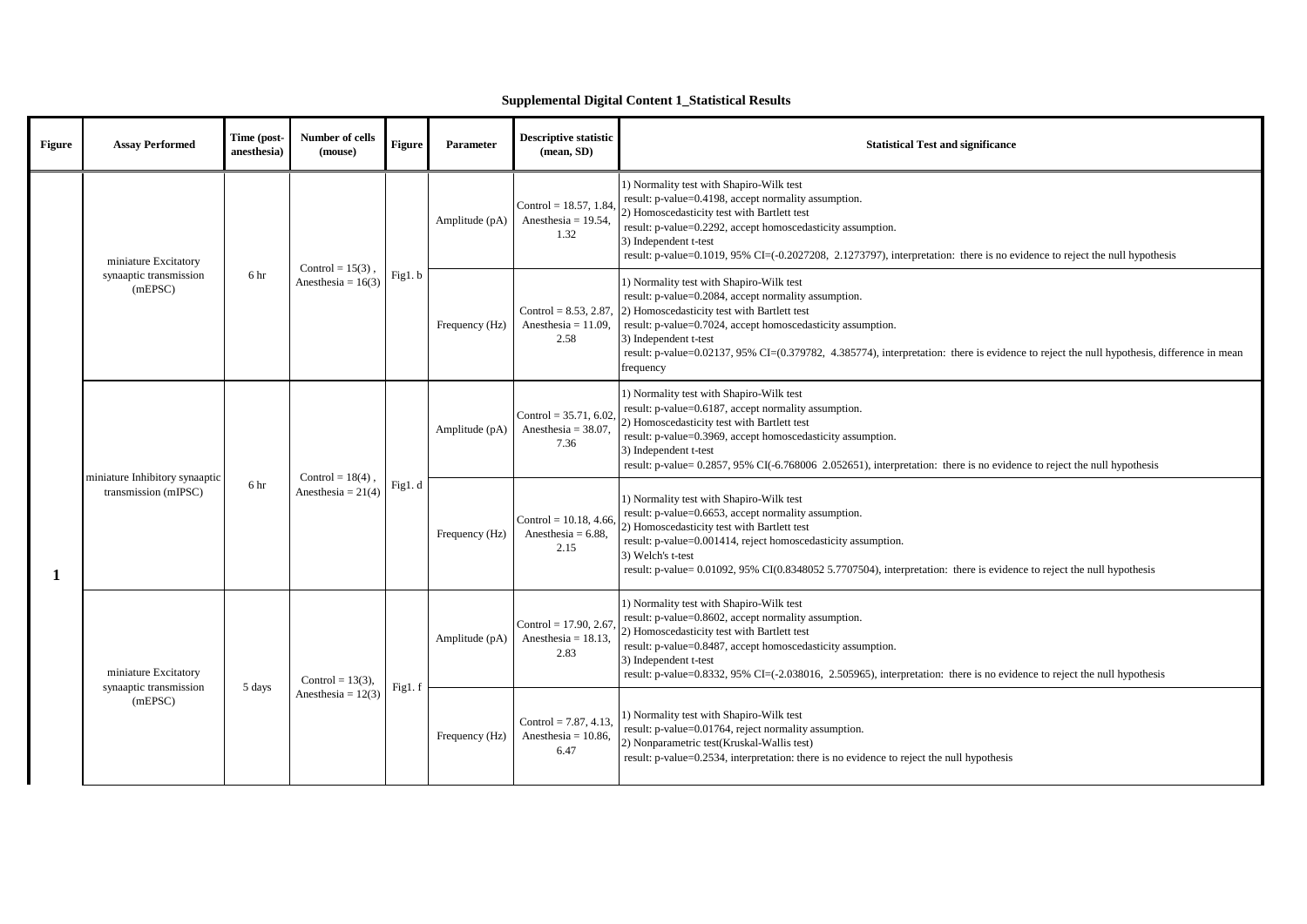|               | miniature Inhibitory synaaptic                    | 5 days                    | Control = $14(3)$ ,<br>Anesthesia = $15(3)$ | Fig1.h | Amplitude (pA)        | Control = $60.09$ .<br>13.67, Anesthesia $=$<br>57.25, 17.57 | 1) Normality test with Shapiro-Wilk test<br>result: p-value=0.03587, reject normality assumption.<br>2) Non-parametric test(Kruskal-Wallis test)<br>result: p-value=0.4509, interpretation: there is no evidence to reject the null hypothesis                                                                                                                                         |
|---------------|---------------------------------------------------|---------------------------|---------------------------------------------|--------|-----------------------|--------------------------------------------------------------|----------------------------------------------------------------------------------------------------------------------------------------------------------------------------------------------------------------------------------------------------------------------------------------------------------------------------------------------------------------------------------------|
|               | transmission (mIPSC)                              |                           |                                             |        | Frequency (Hz)        | Control = $4.69$ , 1.43<br>Anesthesia = $4.17$ ,<br>1.33     | 1) Normality test with Shapiro-Wilk test<br>result: p-value=0.8139, accept normality assumption.<br>2) Homoscedasticity test with Bartlett test<br>result: p-value=0.7821, accept homoscedasticity assumption.<br>3) Independent t-test<br>result: p-value=0.3228, 95% CI(-0.534905 1.566175), interpretation: there is no evidence to reject the null hypothesis                      |
| <b>Figure</b> | <b>Assay Performed</b>                            | Time (post-<br>anesthesia | Number of mice                              | Figure | Parameter             | <b>Descriptive statistic</b><br>(mean, SD)                   | <b>Statistical Test and significance</b>                                                                                                                                                                                                                                                                                                                                               |
|               |                                                   | 0 hour                    | Control = $4$ .<br>Anesthesia = $5$         |        |                       | Control = $1.00, 0.20$<br>Anesthesia = $1.25$ ,<br>0.64      | 1) Normality test with Shapiro-Wilk test<br>result: p-value=0.3888, accept normality assumption.<br>2) Homoscedasticity test with Bartlett test<br>result: p-value=0.0824, accept homoscedasticity assumption.<br>3) Independent t-test, Bonferroni correction<br>result: p-value=0.4778, 95% CI=(-1.044, 0.5413), interpretation: there is no evidence to reject the null hypothesis  |
|               | Western blot, postsynaptic<br>density-95 (PSD-95) | 3 hour                    | Control = $4$ .<br>Anesthesia = $5$         | Fig2.e | <b>Band</b> intensity | Control = $1.00, 0.22$<br>Anesthesia = $0.94$ ,<br>0.21      | 1) Normality test with Shapiro-Wilk test<br>result: p-value=0.9773, accept normality assumption.<br>2) Homoscedasticity test with Bartlett test<br>result: p-value=0.9208, accept homoscedasticity assumption.<br>3) Independent t-test, Bonferroni correction<br>result: p-value=0.6972, 95% CI=(-0.2818, 0.3984), interpretation: there is no evidence to reject the null hypothesis |
|               |                                                   | 6 hour                    | Control = $4$ ,<br>Anesthesia = $4$         |        |                       | Control = $1.00, 0.09$<br>Anesthesia = $2.25$ ,<br>1.00      | 1) Normality test with Shapiro-Wilk test<br>result: p-value=0.52, accept normality assumption.<br>2) Homoscedasticity test with Bartlett test<br>result: p-value=0.0032, reject homoscedasticity assumption.<br>3) Welch's t-test, Bonferroni correction<br>result: p-value=0.0482, 95% CI=(-2.482, -0.01348), interpretation: there is no evidence to reject the null hypothesis      |
|               |                                                   | 9 hour                    | Control = $3$ .<br>Anesthesia = $4$         |        |                       | Control = $1.00, 0.42$<br>Anesthesia = $1.56$ ,<br>0.71      | 1) Normality test with Shapiro-Wilk test<br>result: p-value=0.5513, accept normality assumption.<br>2) Homoscedasticity test with Bartlett test<br>result: p-value=0.485, accept homoscedasticity assumption.<br>3) Independent t-test, Bonferroni correction<br>result: p-value=0.2868, 95% CI=(-1.663, 0.6097), interpretation: there is no evidence to reject the null hypothesis   |
|               |                                                   | 0 hour                    | Control = $4$ .<br>Anesthesia = $5$         |        |                       | Control = $1.00, 0.22$<br>Anesthesia = $1.03$ ,<br>0.45      | 1) Normality test with Shapiro-Wilk test<br>result: p-value=0.5567, accept normality assumption.<br>2) Homoscedasticity test with Bartlett test<br>result: p-value=0.2518, accept homoscedasticity assumption.<br>3) Independent t-test, Bonferroni correction<br>result: p-value=0.9047, 95% CI=(-0.6254, 0.5630), interpretation: there is no evidence to reject the null hypothesis |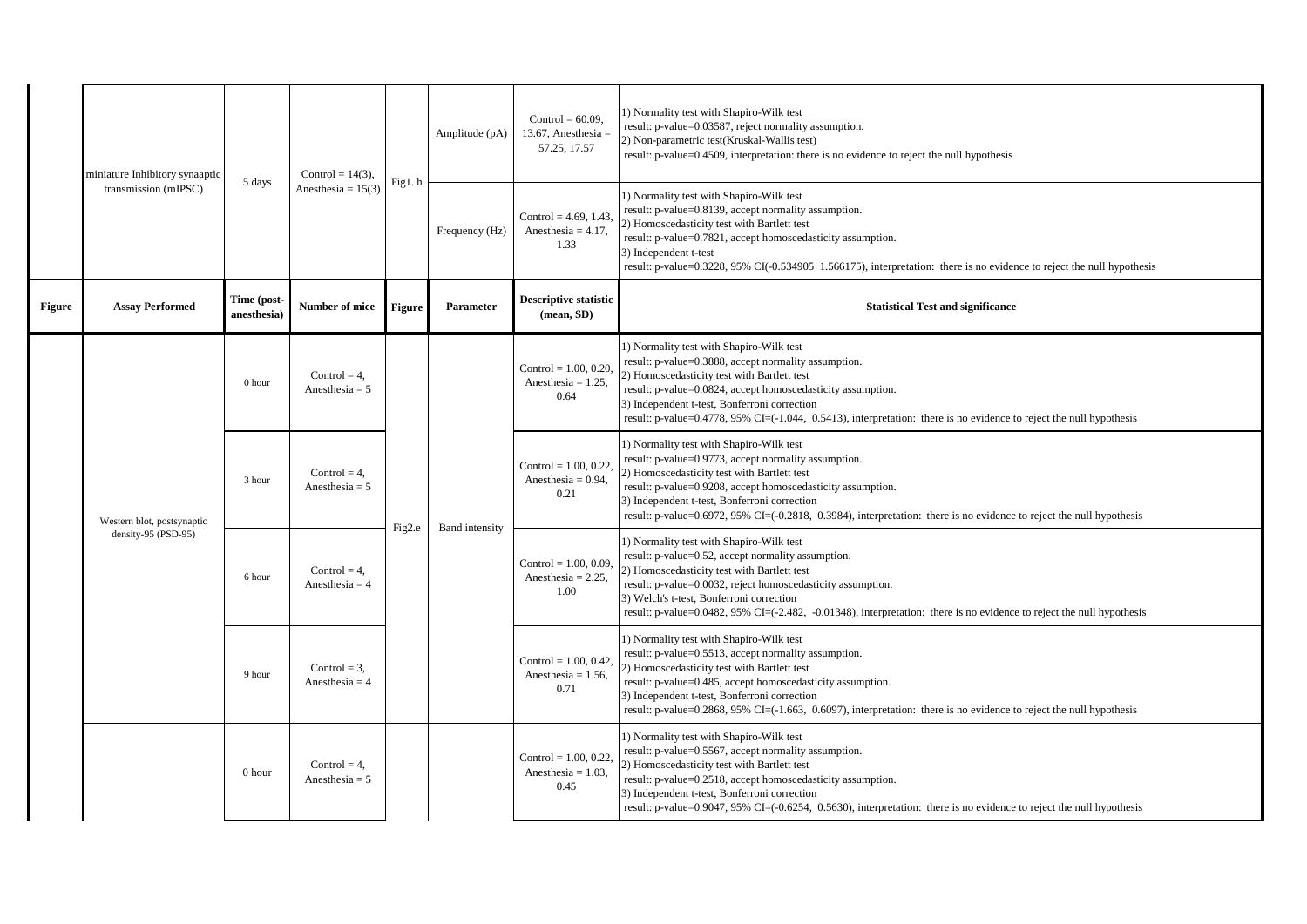| <b>Figure</b>  | <b>Assay Performed</b>                                          | Age (days)<br>(Average,<br>SD) | Number of mice                      | Figure | Parameter             | <b>Descriptive statistic</b><br>(mean, SD)                | <b>Statistical Test and significance</b>                                                                                                                                                                                                                                                                                                                                                 |
|----------------|-----------------------------------------------------------------|--------------------------------|-------------------------------------|--------|-----------------------|-----------------------------------------------------------|------------------------------------------------------------------------------------------------------------------------------------------------------------------------------------------------------------------------------------------------------------------------------------------------------------------------------------------------------------------------------------------|
|                | receptor subunit)                                               | 9 hour                         | Control = $3$ ,<br>Anesthesia = $4$ |        | <b>Band</b> intensity | Control = $1.00, 0.33$ ,<br>Anesthesia = $0.98$ ,<br>0.46 | 1) Normality test with Shapiro-Wilk test<br>result: p-value=0.8299, accept normality assumption.<br>2) Homoscedasticity test with Bartlett test<br>result: p-value=0.6019, reject homoscedasticity assumption.<br>3) Welch's t-test, Bonferroni correction<br>result: p-value=0.9585, 95% CI=(-0.6748, 0.7055), interpretation: there is no evidence to reject the null hypothesis       |
|                |                                                                 | 6 hour                         | Control = $4$ .<br>Anesthesia = $4$ | Fig2.g |                       | Control = $1.00, 0.22$ ,<br>Anesthesia = $1.70$ ,<br>0.30 | 1) Normality test with Shapiro-Wilk test<br>result: p-value=0.5222, accept normality assumption.<br>2) Homoscedasticity test with Bartlett test<br>result: p-value=0.6174, accept homoscedasticity assumption.<br>3) Independent t-test, Bonferroni correction<br>result: p-value=0.0095, 95% CI=(-1.152, -0.2418), interpretation: there is evidence to reject the null hypothesis      |
|                | Western blot, GluA2 (AMPA                                       | 3 hour                         | Control = $4$ ,<br>Anesthesia = $5$ |        |                       | Control = $1.00, 0.26$ .<br>Anesthesia = $1.56$ ,<br>0.23 | 1) Normality test with Shapiro-Wilk test<br>result: p-value=0.2093, accept normality assumption.<br>2) Homoscedasticity test with Bartlett test<br>result: p-value=0.8165, accept homoscedasticity assumption.<br>3) Independent t-test, Bonferroni correction<br>result: p-value=0.0102, 95% CI=(-0.9452, -0.1805), interpretation: there is evidence to reject the null hypothesis     |
|                |                                                                 | 0 hour                         | Control = $4$ .<br>Anesthesia = $5$ |        |                       | Control = $1.00, 0.12$ ,<br>Anesthesia = $1.17$ ,<br>0.47 | 1) Normality test with Shapiro-Wilk test<br>result: p-value=0.4609, accept normality assumption.<br>2) Homoscedasticity test with Bartlett test<br>result: p-value=0.04643, reject homoscedasticity assumption.<br>3) Welch's t-test, Bonferroni correction<br>result: p-value=0.4820, 95% CI=(-0.7787, 0.4390), interpretation: there is no evidence to reject the null hypothesis      |
|                |                                                                 | 9 hour                         | Control = $3$ ,<br>Anesthesia = $4$ |        |                       | Control = $1.00, 0.67$ .<br>Anesthesia = $2.05$ ,<br>0.13 | 1) Normality test with Shapiro-Wilk test<br>result: p-value=0.5927, accept normality assumption.<br>2) Homoscedasticity test with Bartlett test<br>result: p-value=0.03493, reject homoscedasticity assumption.<br>3) Welch's t-test, Bonferroni correction<br>result: p-value=0.1176, 95% CI=(-2.101, 0.4985), interpretation: there is no evidence to reject the null hypothesis       |
|                | isoxazolepropionic acid<br>(AMPA) receptor subunit)             | 6 hour                         | Control = $4$ .<br>Anesthesia = $4$ |        |                       | Control = $1.00, 0.20$ ,<br>Anesthesia = $1.39$ ,<br>0.21 | 1) Normality test with Shapiro-Wilk test<br>result: p-value=0.6568, accept normality assumption.<br>2) Homoscedasticity test with Bartlett test<br>result: p-value=0.9104, accept homoscedasticity assumption.<br>3) Independent t-test, Bonferroni correction<br>result: p-value=0.0340, 95% CI=(-0.7420, -0.04109), interpretation: there is no evidence to reject the null hypothesis |
| $\overline{2}$ | Western blot, GluA1 ( $\alpha$ -amino-<br>3-hydroxy-5-methyl-4- | 3 hour                         | Control = $4$ ,<br>Anesthesia = $5$ | Fig2.f | <b>Band</b> intensity | Control = $1.00, 0.45$ ,<br>Anesthesia = $1.29$ ,<br>0.32 | 1) Normality test with Shapiro-Wilk test<br>result: p-value=0.2079, accept normality assumption.<br>2) Homoscedasticity test with Bartlett test<br>result: p-value=0.5442, accept homoscedasticity assumption.<br>3) Independent t-test, Bonferroni correction<br>result: p-value=0.3019, 95% CI=(-0.8911, 0.3203), interpretation: there is no evidence to reject the null hypothesis   |
|                |                                                                 |                                |                                     |        |                       |                                                           |                                                                                                                                                                                                                                                                                                                                                                                          |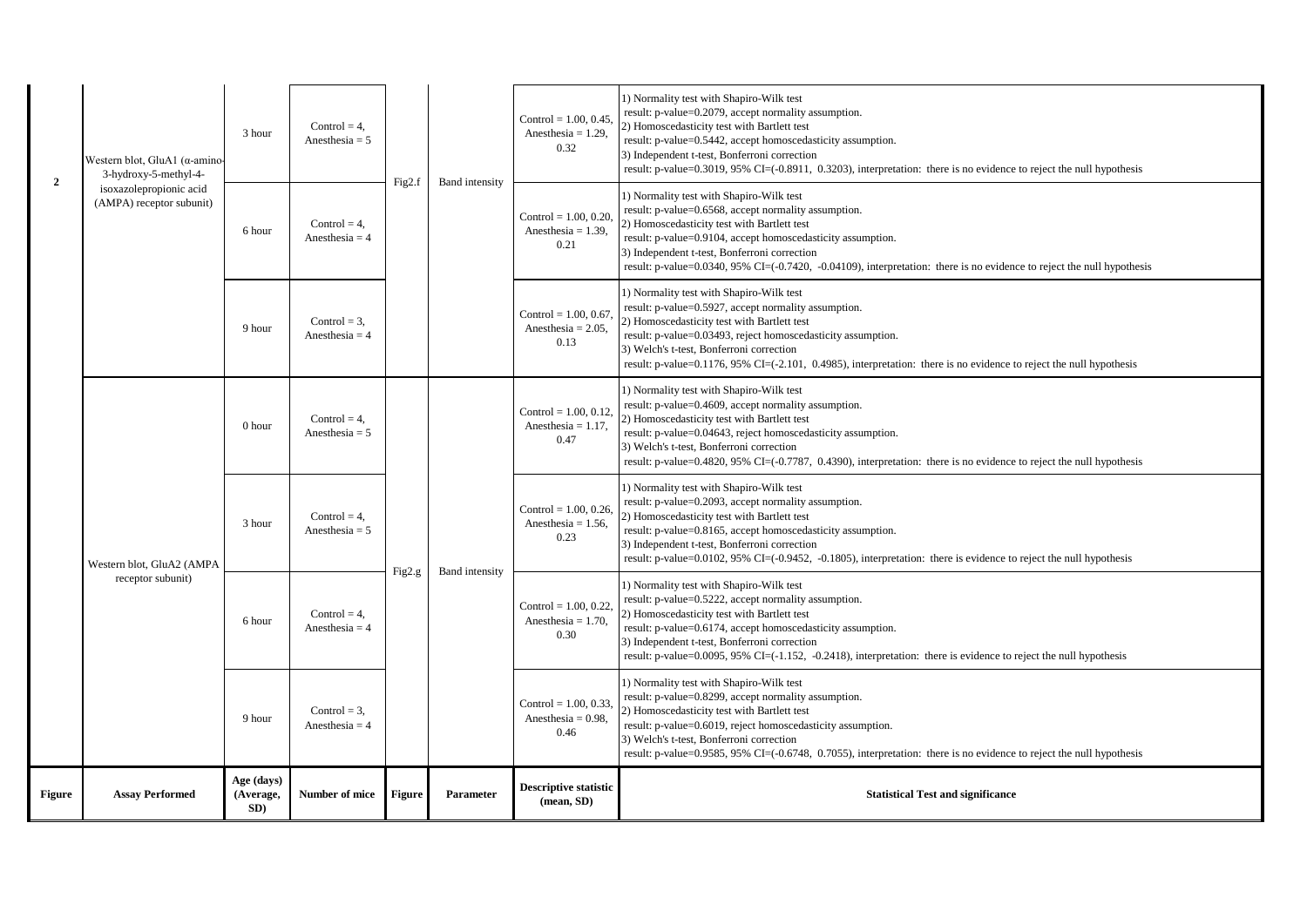|   |                    | $Control =$<br>81.69, 13.36,                                    | Control = $16$ ,<br>Anesthesia = $16$ | Fig3. a | Total moved<br>distance (m)                    | Control = $166.30$ .<br>$42.00$ , Anesthesia =<br>171.10, 26.83   | 1) Normality test with Shapiro-Wilk test<br>result: p-value=0.6565, accept normality assumption.<br>2) Homoscedasticity test with Bartlett test<br>result: p-value=0.09287, accept homoscedasticity assumption.<br>3) Independent t-test<br>result: p-value=0.7064, 95% CI=(-20.70800, 30.18664), interpretation: there is no evidence to reject the null hypothesis    |
|---|--------------------|-----------------------------------------------------------------|---------------------------------------|---------|------------------------------------------------|-------------------------------------------------------------------|-------------------------------------------------------------------------------------------------------------------------------------------------------------------------------------------------------------------------------------------------------------------------------------------------------------------------------------------------------------------------|
|   | Open field test    | Anesthesia $=$<br>83.88, 14.96                                  |                                       | Fig3.b  | Time spent in<br>center zone (sec)             | Control = $506.90$ ,<br>$228.70$ , Anesthesia =<br>556.90, 263.00 | 1) Normality test with Shapiro-Wilk test<br>result: p-value=0.814, accept normality assumption.<br>2) Homoscedasticity test with Bartlett test<br>result: p-value=0.5948, accept homoscedasticity assumption.<br>3) Independent t-test<br>result: p-value=0.5704, 95% CI=(-127.9373, 227.9192), interpretation: there is no evidence to reject the null hypothesis      |
|   | Light dark box     | $Control =$<br>76.69, 11.20,<br>Anesthesia $=$<br>78.38, 12.684 | Control = $16$ ,<br>Anesthesia = $16$ | Fig3. c | Ratio of time<br>spent in light<br>compartment | Control = $25.34$ .<br>$12.78$ , Anesthesia =<br>24.20, 8.78      | 1) Normality test with Shapiro-Wilk test<br>result: p-value=0.5387, accept normality assumption.<br>2) Homoscedasticity test with Bartlett test<br>result: p-value=0.1572, accept homoscedasticity assumption.<br>3) Independent t-test<br>result: p-value=0.7704, 95% CI=(-0.090606, 0.067764), interpretation: there is no evidence to reject the null hypothesis     |
|   | Elevated plus maze | $Control =$<br>69.5, 0.8497,<br>Anesthesia $=$<br>68.71, 0.9895 | Control = $20$ ,<br>Anesthesia = $17$ | Fig3. d | Ratio of time<br>spent in open<br>arms         | Control = $29.85, 9.41$<br>Anesthesia = $29.42$ ,<br>10.32        | 1) Normality test with Shapiro-Wilk test<br>result: p-value=0.6939, accept normality assumption.<br>2) Homoscedasticity test with Bartlett test<br>result: p-value=0.7024, accept homoscedasticity assumption.<br>3) Independent t-test<br>result: p-value=0.8958, 95% CI=(-7.0152, 6.1590), interpretation: there is no evidence to reject the null hypothesis         |
|   |                    |                                                                 | $Control = 16$ .<br>Anesthesia = $16$ | Fig3.f  | Time spent in<br>chamber (control)             | Control = $184.50$ ,<br>49.11, Anesthesia $=$<br>321.20, 54.56    | 1) Normality test with Shapiro-Wilk test<br>result: p-value=0.9991, accept normality assumption.<br>2) Homoscedasticity test with Bartlett test<br>result: p-value=0.6884, accept homoscedasticity assumption.<br>3) Independent t-test<br>result: p-value=0.00000002857, 95% CI=(99.18848, 174.18245), interpretation: there is evidence to reject the null hypothesis |
| 3 | 3 chamber test     | $Control =$<br>85.81, 11.48,<br>Anesthesia $=$<br>88.06, 12.88  |                                       |         | Time spent in<br>chamber<br>(anesthesia)       | Control = $181.00$ ,<br>$64.27$ , Anesthesia =<br>321.70, 72.41   | 1) Normality test with Shapiro-Wilk test<br>result: p-value=0.4588, accept normality assumption.<br>2) Homoscedasticity test with Bartlett test<br>result: p-value=0.65, accept homoscedasticity assumption.<br>3) Independent t-test<br>result: p-value=0.000002473, 95% CI=(91.24991, 190.16826), interpretation: there is evidence to reject the null hypothesis     |
|   |                    |                                                                 |                                       |         | Fig3. g Preference Index                       | Control = $26.86$ .<br>19.89, Anesthesia $=$<br>27.69, 25.88      | 1) Normality test with Shapiro-Wilk test<br>result: p-value=0.3435, accept normality assumption.<br>2) Homoscedasticity test with Bartlett test<br>result: p-value=0.3185, accept homoscedasticity assumption.<br>3) Independent t-test<br>result: p-value=0.919, 95% CI=(-15.83003, 17.50446), interpretation: there is no evidence to reject the null hypothesis      |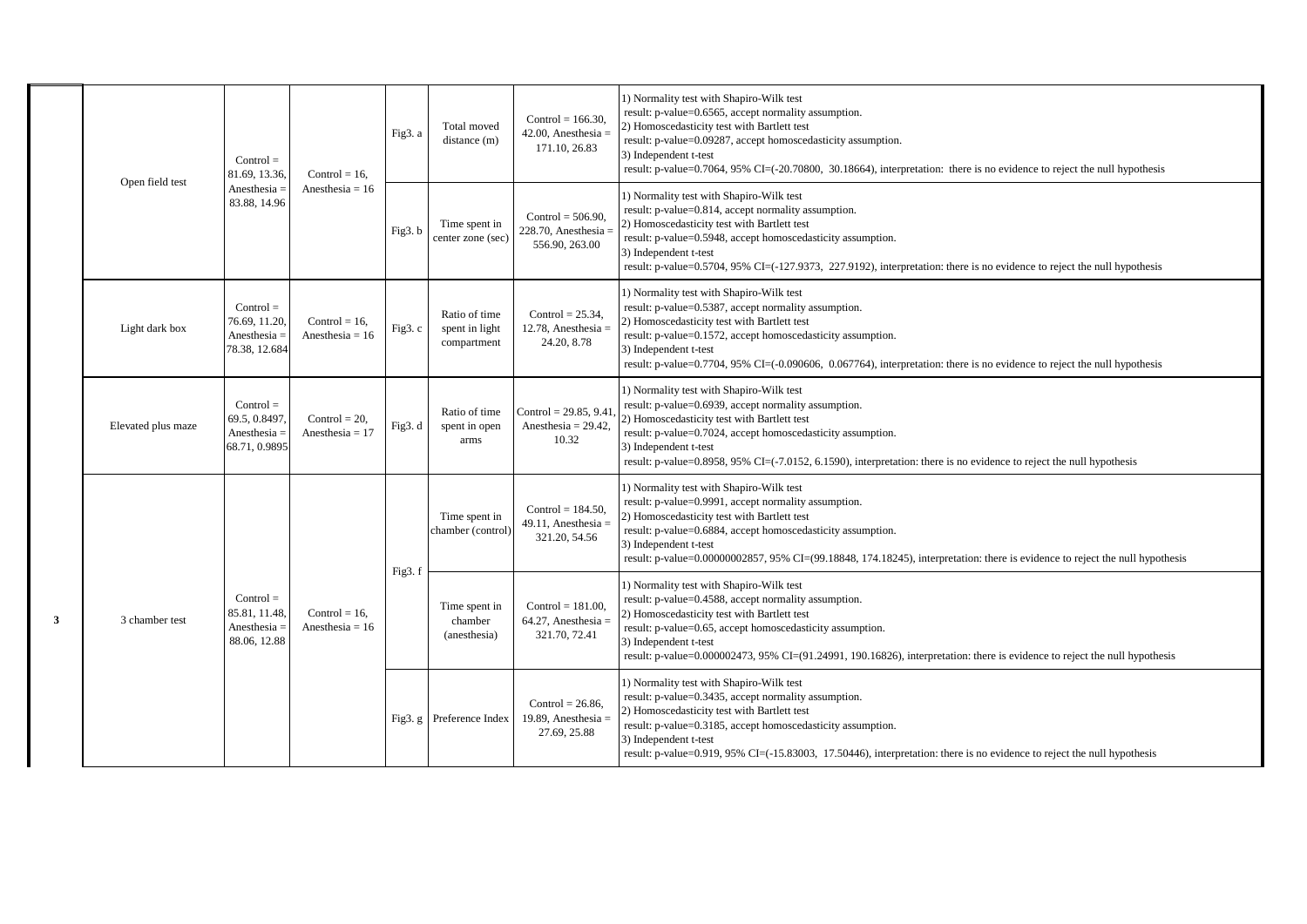|        | Novel object recognition test | $Control =$<br>81.00, 0.00.<br>Anesthesia =<br>81.00, 0.00                     | Control = $20$ ,<br>Anesthesia = $17$ | Fig3.h                 | Preference Index                            | Control = $13.32$ .<br>41.33, Anesthesia $=$<br>22.06, 28.13       | 1) Normality test with Shapiro-Wilk test<br>result: p-value=0.03076, reject normality assumption.<br>2) Non-parametric test(Kruskal-Wallis test)<br>result: p-value= 0.4559, interpretation: there is no evidence to reject the null hypothesis                                                                                                                                               |
|--------|-------------------------------|--------------------------------------------------------------------------------|---------------------------------------|------------------------|---------------------------------------------|--------------------------------------------------------------------|-----------------------------------------------------------------------------------------------------------------------------------------------------------------------------------------------------------------------------------------------------------------------------------------------------------------------------------------------------------------------------------------------|
|        |                               |                                                                                |                                       | Fig <sub>3</sub> . $g$ | Conditioning                                | $Control =$<br>23.27/3.64(SE),<br>Anesthesia=23.08/3.6<br>$4$ (SE) | 1) Linear mixed effect modeling with a fixed effect for slope and group. Correlated random intercept and random slope term were<br>incorporated to the model.<br>Freezing duration was significantly increased during conditioning in control groups, 0.1923.2 S.E=3.6 (P-value=1.24e-08).<br>The conditioning slope did not differ between the two groups $(0.19, SE=5.14, p-value=0.970)$ . |
|        | Fear test                     | $Control =$<br>$90.25 \pm$<br>10.44,<br>Anesthesia $=$<br>$100.6 \pm$<br>16.92 | Control = $16$ ,<br>Anesthesia = $16$ | Fig3.h                 | Total freezing<br>time (Contextual<br>fear) | Control = $57.24$ .<br>17.83, Anesthesia $=$<br>52.18, 17.02       | 1) Normality test with Shapiro-Wilk test<br>result: p-value=0.0549, accept normality assumption.<br>2) Homoscedasticity test with Bartlett test<br>result: p-value=0.8599, accept homoscedasticity assumption.<br>3) Independent t-test<br>result: p-value=0.4178, 95% CI=(-7.524919, 17.652419), interpretation: there is no evidence to reject the null hypothesis                          |
|        |                               |                                                                                |                                       | Fig3. i                | Total freezing<br>(Cue fear)                | Control = $79.75$ ,<br>15.89, Anesthesia $=$<br>78.01, 11.52       | 1) Normality test with Shapiro-Wilk test<br>result: p-value=0.02314, reject normality assumption.<br>2) Non-parametric test(Kruskal-Wallis test)<br>result: p-value= 0.5718, interpretation: there is no evidence to reject the null hypothesis                                                                                                                                               |
| Figure | <b>Assay Performed</b>        | Time (post-<br>anesthesia)                                                     | <b>Number of mice</b>                 | Figure                 | <b>Phase</b>                                | <b>Descriptive statistic</b><br>(mean, SD)                         | <b>Statistical Test and significance</b>                                                                                                                                                                                                                                                                                                                                                      |
|        |                               |                                                                                |                                       |                        | $\mathbf I$                                 | Control = $353, 81,$<br>Anesthesia = $250, 65$                     | Baseline data analysis<br>1) Normality test with Shapiro-Wilk test<br>result: p-value=0.2203, accept normality assumption.<br>2) Homoscedasticity test with Bartlett test<br>result: p-value=0.4327, accept homoscedasticity assumption.<br>3) Independent t-test<br>result: p-value=0.0006, 95% CI=(48.32554, 158.60779), interpretation: there is evidence to reject the null hypothesis    |
|        |                               | 0 hour                                                                         | Control = $5$ ,<br>Anesthesia = $5$   | Fig4. b                | $I \rightarrow II$                          | Control: 74, 28 (SE)<br>Anesthesia: -88, 63<br>(SE)                | Linear mixed effect modeling with a fixed effect for slope and group. Correlated random intercept and random slope term were incorporated<br>to the model. Bonferroni correction was used. Result : Interaction is not significantly different (p-value=0.445) between the two groups. Thus,<br>phase-dependent changes (slope) did not differ between the two groups.                        |
|        |                               |                                                                                |                                       |                        |                                             |                                                                    |                                                                                                                                                                                                                                                                                                                                                                                               |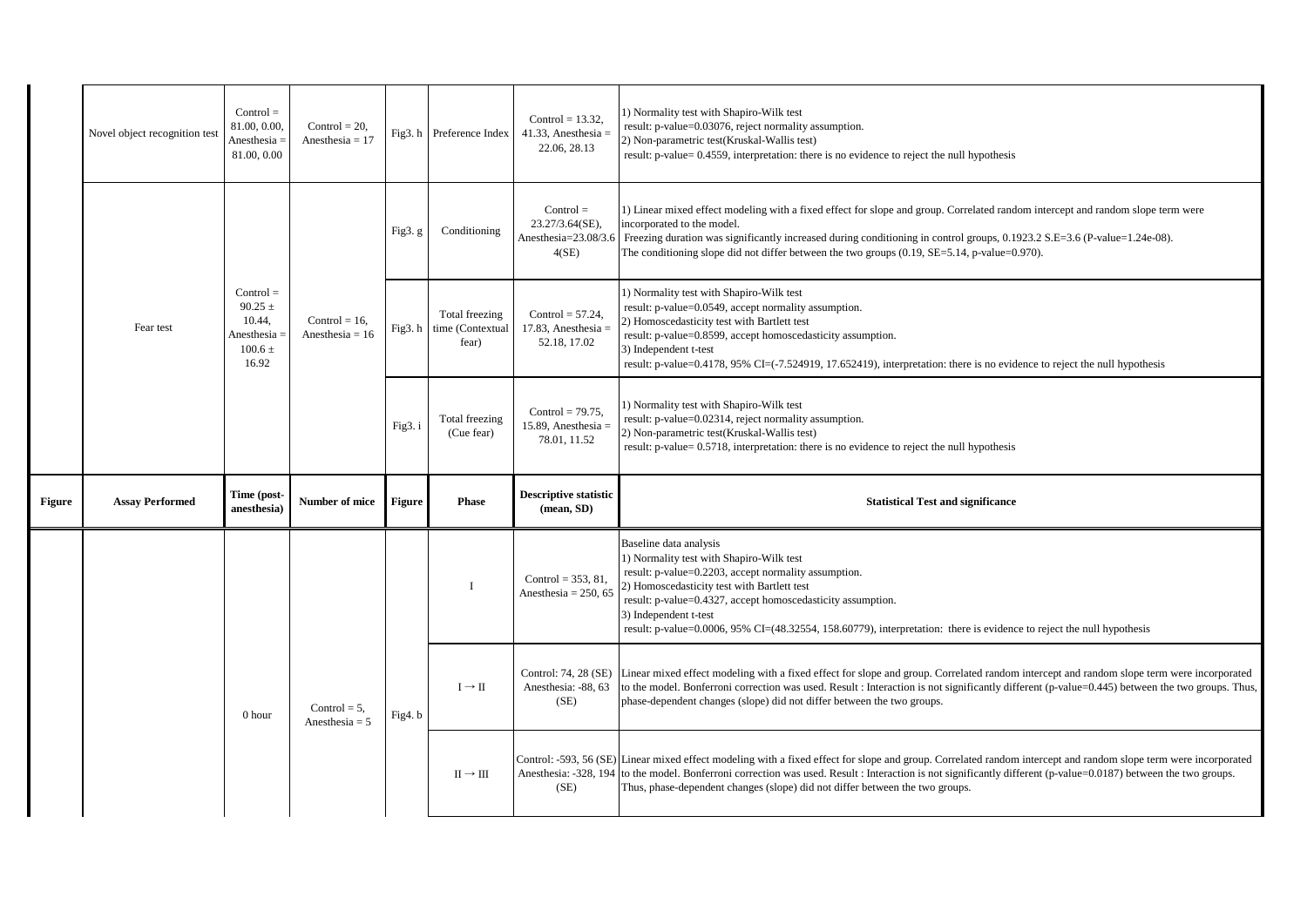|                          |        |                                     |         | $III \rightarrow IV$ | Anesthesia: -96, 364<br>(SE)                   | Control: 577, 76 (SE) Linear mixed effect modeling with a fixed effect for slope and group. Correlated random intercept and random slope term were incorporated<br>to the model. Bonferroni correction was used. Result : Interaction is not significantly different (p-value=0.0187) between the two groups.<br>Thus, phase-dependent changes (slope) did not differ between the two groups.                 |
|--------------------------|--------|-------------------------------------|---------|----------------------|------------------------------------------------|---------------------------------------------------------------------------------------------------------------------------------------------------------------------------------------------------------------------------------------------------------------------------------------------------------------------------------------------------------------------------------------------------------------|
|                          |        |                                     |         | $\mathbf{I}$         | Control = $613, 119$<br>Anesthesia = $601, 11$ | Baseline data analysis<br>1) Normality test with Shapiro-Wilk test<br>result: p-value=0.0882, accept normality assumption.<br>2) Homoscedasticity test with Bartlett test<br>result: p-value=0.9468, accept homoscedasticity assumption.<br>3) Independent t-test<br>result: p-value=0.7642, 95% CI=(-71.52270, 96.41158), interpretation: there is no evidence to reject the null hypothesis                 |
|                          | 3 hour | Control = $5$ ,<br>Anesthesia = $6$ | Fig4. d | $I \rightarrow II$   | Anesthesia: 101, 129<br>(SE)                   | Control: 420, 60 (SE) Linear mixed effect modeling with a fixed effect for slope. Correlated random intercept and random slope term were incorporated to the<br>model. Bonferroni correction was used. Result : Interaction is significantly different (p-value=0.0120) between the two groups. Thus, phase-<br>dependent changes (slope) are statistically different between the two groups.                 |
|                          |        |                                     |         | $II \rightarrow III$ | Anesthesia: -328, 94<br>(SE)                   | Control: -593, 56 (SE) Linear mixed effect modeling with a fixed effect for slope. Correlated random intercept and random slope term were incorporated to the<br>model. Bonferroni correction was used. Result : Interaction is not significantly different (p-value=0.0298) between the two groups. Thus,<br>phase-dependent changes (slope) did not differ between the two groups.                          |
| Oxygen consumption rates |        |                                     |         | $III \rightarrow IV$ | Anesthesia: -96, 364<br>(SE)                   | Control: 577, 76 (SE) Linear mixed effect modeling with a fixed effect for slope. Correlated random intercept and random slope term were incorporated to the<br>model. Bonferroni correction was used. Result : Interaction is not significantly different (p-value=0.762) between the two groups. Thus, phase-<br>dependent changes (slope) did not differ between the two groups.                           |
|                          |        |                                     |         | I                    | Control = $331, 73,$<br>Anesthesia = $364, 73$ | Baseline data analysis<br>1) Normality test with Shapiro-Wilk test<br>result: p-value=0.5694, accept normality assumption.<br>2) Homoscedasticity test with Bartlett test<br>result: p-value=0.9846, accept homoscedasticity assumption.<br>3) Independent t-test<br>result: p-value=0.1941, 95% CI=(-81.93264, 17.26597), interpretation: there is no evidence to reject the null hypothesis                 |
|                          | 6 hour | Control = $6$ ,<br>Anesthesia = $6$ | Fig4.f  | $I \rightarrow II$   | Anesthesia: -14,<br>76(SE)                     | Control: 225, 34 (SE) Linear mixed effect modeling with a fixed effect for slope. Bonferroni correction was used. Correlated random intercept and random slope<br>term were incorporated to the model Result : Interaction is not significantly different (p-value=0.0358) between the two groups. Thus, phase-<br>dependent changes (slope) did not differ between the two groups.                           |
|                          |        |                                     |         | $II \rightarrow III$ | (SE)                                           | Control: -304, 32 (SE) Linear mixed effect modeling with a fixed effect for slope. Bonferroni correction was used. Correlated random intercept and random slope<br>Anesthesia: 156, 117 term were incorporated to the model. Result: Interaction is not significantly different (p-value=0.1294) between the two groups. Thus, phase-<br>dependent changes (slope) did not differ between the two two groups. |

**4**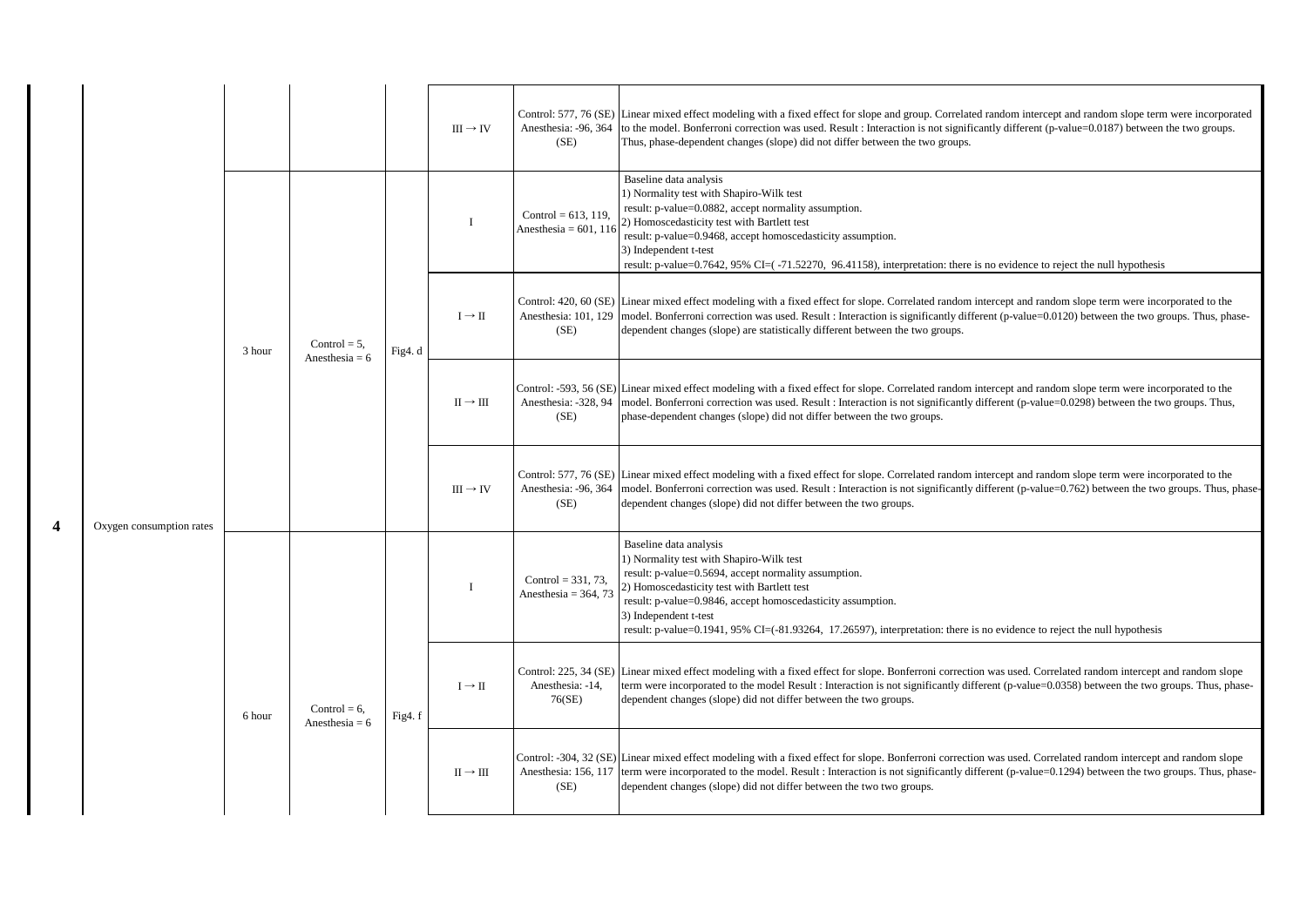|               |                                                   |                            |                                     |        | $III \rightarrow IV$ | Anesthesia: -200, 92<br>(SE)                              | Control: 392, 38 (SE) Linear mixed effect modeling with a fixed effect for slope. Correlated random intercept and random slope term were incorporated to the<br>model. Bonferroni correction was used. Result : Interaction is not significantly different (p-value=0.0341) between the two groups. Thus,<br>phase-dependent changes (slope) did not differ between the two groups.                              |
|---------------|---------------------------------------------------|----------------------------|-------------------------------------|--------|----------------------|-----------------------------------------------------------|------------------------------------------------------------------------------------------------------------------------------------------------------------------------------------------------------------------------------------------------------------------------------------------------------------------------------------------------------------------------------------------------------------------|
|               |                                                   |                            |                                     |        |                      | Control = $286, 57$ ,<br>Anesthesia = $354, 97$           | Baseline data analysis<br>1) Normality test with Shapiro-Wilk test<br>result: p-value=0.5704, accept normality assumption.<br>2) Homoscedasticity test with Bartlett test<br>result: p-value=0.0136, reject homoscedasticity assumption.<br>3) Welch's t-test<br>result: p-value=0.0052, 95% CI=(-114.38684, -21.52983), interpretation: there is evidence to reject the null hypothesis                         |
|               |                                                   | 9 hour                     | $Control = 8$ .<br>Anesthesia = $8$ | Fig4.h | $I \rightarrow II$   | Control: 65, 25 (SE)<br>Anesthesia: 52, 57<br>(SE)        | Linear mixed effect modeling with a fixed effect for slope. Correlated random intercept and random slope term were incorporated to the<br>model. Bonferroni correction was used. Result : Interaction is not significantly different (p-value=0.311) between the two groups. Thus, phase-<br>dependent changes (slope) did not differ between the two groups.                                                    |
|               |                                                   |                            |                                     |        | $II \rightarrow III$ | Anesthesia: 179, 77<br>(SE)                               | Control: -218, 21 (SE) Linear mixed effect modeling with a fixed effect for slope. Correlated random intercept and random slope term were incorporated to the<br>model. Bonferroni correction was used. Result : Interaction is significantly different (p-value=0.0086) between the two groups. Thus, phase-<br>dependent differences (slope) are statistically different between the two groups.               |
|               |                                                   |                            |                                     |        | $III \rightarrow IV$ | Anesthesia: -91, 128<br>(SE)                              | Control: 185, 25 (SE) Linear mixed effect modeling with a fixed effect for slope. Correlated random intercept and random slope term were incorporated to the<br>model. Bonferroni correction was used. Result : Interaction is not significantly different (p-value=0.0884) between the two groups. Thus,<br>phase-dependent changes (slope) did not differ between the two groups.                              |
| <b>Figure</b> | <b>Assay Performed</b>                            | Time (post-<br>anesthesia) | Number of mice                      | Figure | Parameter            | <b>Descriptive statistic</b><br>$(\text{mean}, SD)$       | <b>Statistical Test and significance</b>                                                                                                                                                                                                                                                                                                                                                                         |
|               | Western blot, NDUFB8<br>(subunit of mitochondrial | 0 hour                     | Control = $4$ ,<br>Anesthesia = $5$ |        |                      | Control = $1.00, 0.17$ ,<br>Anesthesia = $0.46$ ,<br>0.35 | Baseline data analysis<br>1) Normality test with Shapiro-Wilk test<br>result: p-value=0.7091, accept normality assumption.<br>2) Homoscedasticity test with Bartlett test<br>result: p-value=0.2541, accept homoscedasticity assumption.<br>3) Independent t-test, Bonferroni correction<br>result: p-value=0.0268, 95% CI=(0.08299, 0.9991), interpretation: there is no evidence to reject the null hypothesis |
|               | oxidative phosphorylation<br>complex 1)           | 3 hour                     | Control = $4$ .<br>Anesthesia = $5$ | Fig4.1 | Band intensity       | Control = $1.00, 0.57$ ,<br>Anesthesia = $0.50$ ,<br>0.10 | Baseline data analysis<br>1) Normality test with Shapiro-Wilk test<br>result: p-value=0.3833, accept normality assumption.<br>2) Homoscedasticity test with Bartlett test<br>result: p-value=0.03642, accept homoscedasticity assumption.<br>3) Welch's t-test, Bonferroni correction<br>result: p-value=0.1785, 95% CI=(-0.4121, 1.419), interpretation: there is no evidence to reject the null hypothesis     |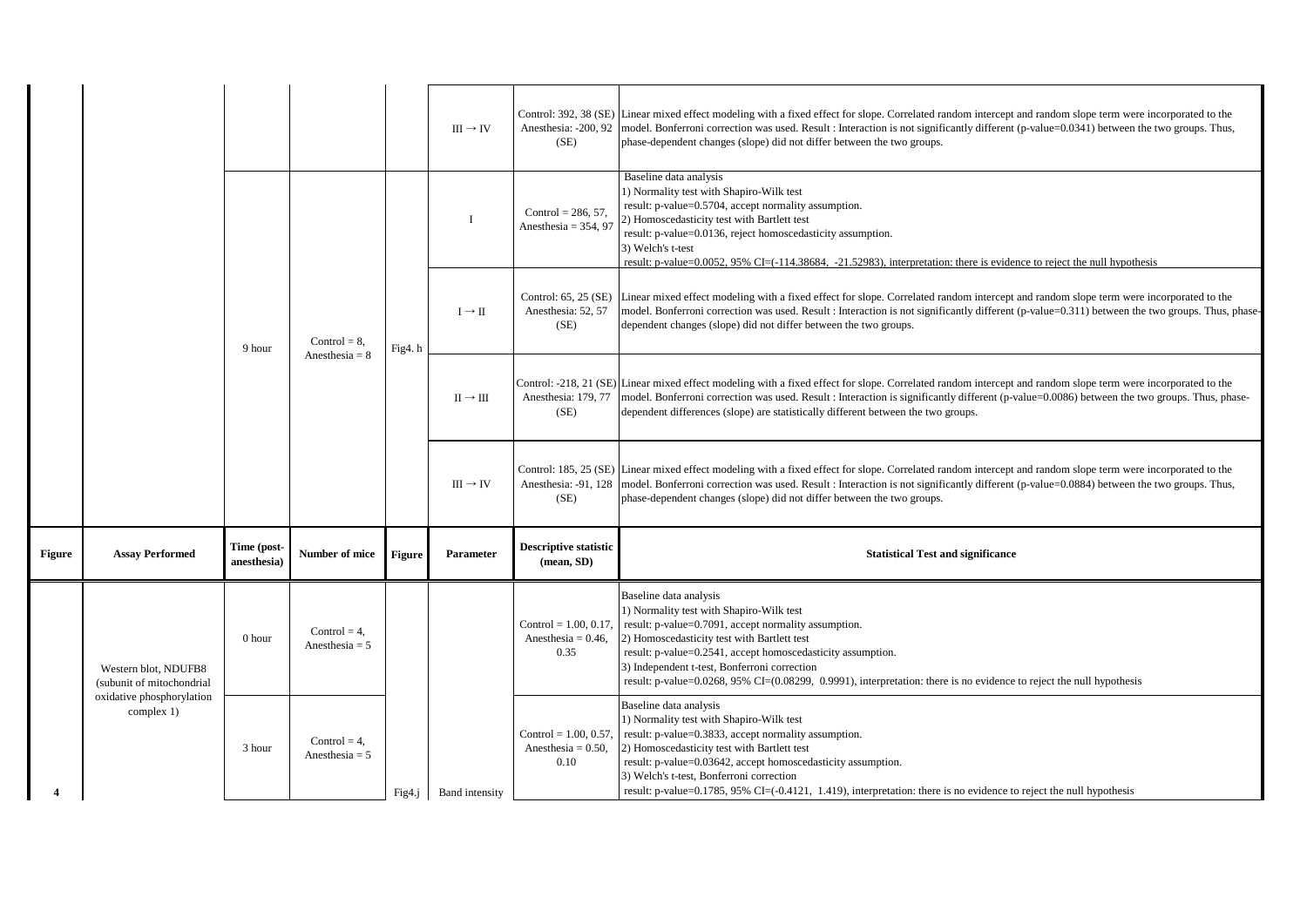|               | Western blot, NDUFB8                                                 | 6 hour                     | Control = $4$ .<br>Anesthesia = $4$         |        |                | Control = $1.00, 0.50$ ,<br>Anesthesia = $1.58$ ,<br>0.40  | 1) Normality test with Shapiro-Wilk test<br>result: p-value=0.04116, reject normality assumption.<br>2) Nonparametric test(Kruskal-Wallis test), Bonferroni correction<br>result: p-value=0.1489, interpretation: there is no evidence to reject the null hypothesis                                                                                                                                                     |
|---------------|----------------------------------------------------------------------|----------------------------|---------------------------------------------|--------|----------------|------------------------------------------------------------|--------------------------------------------------------------------------------------------------------------------------------------------------------------------------------------------------------------------------------------------------------------------------------------------------------------------------------------------------------------------------------------------------------------------------|
|               | (subunit of mitochondrial<br>oxidative phosphorylation<br>complex 1) | 9 hour                     | $Control = 4$ .<br>Anesthesia = $4$         |        |                | Control = $1.00, 0.12$ ,<br>Anesthesia = $1.83$ ,<br>0.53  | Baseline data analysis<br>1) Normality test with Shapiro-Wilk test<br>result: p-value=0.06118, accept normality assumption.<br>2) Homoscedasticity test with Bartlett test<br>result: p-value=0.485, accept homoscedasticity assumption.<br>3) Independent t-test, Bonferroni correction<br>result: p-value= $0.0225$ , 95% CI= $(-1.490, -0.1634)$ , interpretation: there is no evidence to reject the null hypothesis |
| <b>Figure</b> | <b>Assay Performed</b>                                               | Time (post-<br>anesthesia) | Number of cells<br>(mouse)                  | Figure | Parameter      | <b>Descriptive statistic</b><br>(mean, SD)                 | <b>Statistical Test and significance</b>                                                                                                                                                                                                                                                                                                                                                                                 |
|               | Female, miniature Excitatory                                         | 6 hr                       | Control = $15(3)$ .<br>Anesthesia = $17(3)$ | Fig5.b | Amplitude (pA) | Control = $15.34$ , 1.94<br>Anesthesia = $15.81$ ,<br>1.61 | 1) Normality test with Shapiro-Wilk test<br>result: p-value=0.867, accept normality assumption.<br>2) Homoscedasticity test with Bartlett test<br>result: p-value=0.4881, accept homoscedasticity assumption.<br>3) Independent t-test<br>result: p-value=0.4524, 95% CI(-1.7581938 0.8032919), interpretation: there is no evidence to reject the null hypothesis                                                       |
|               | synaaptic transmission<br>(mEPSC)                                    |                            |                                             |        | Frequency (Hz) | Control = $8.59, 4.31$<br>Anesthesia = $9.16$ ,<br>3.65    | 1) Normality test with Shapiro-Wilk test<br>result: p-value=0.4787, accept normality assumption.<br>2) Homoscedasticity test with Bartlett test<br>result: p-value=0.525, accept homoscedasticity assumption.<br>3) Independent t-test<br>result: p-value=0.6919, 95% CI(-3.437479 2.311047), interpretation: there is no evidence to reject the null hypothesis                                                         |
|               | Female, miniature Inhibitory<br>synaaptic transmission<br>(mIPSC)    |                            | Control = $10(3)$                           | Fig5.f | Amplitude (pA) | Control = $50.97, 6.22$<br>Anesthesia = $56.71$ .<br>11.42 | 1) Normality test with Shapiro-Wilk test<br>result: p-value=0.3558, accept normality assumption.<br>2) Homoscedasticity test with Bartlett test<br>result: p-value=0.07539, accept homoscedasticity assumption.<br>3) Independent t-test<br>result: p-value=0.1709, 95% CI(-14.177473 2.691646), interpretation: there is no evidence to reject the null hypothesis                                                      |
| 5             |                                                                      | 6 hr                       | Anesthesia = $12(3)$                        |        | Frequency (Hz) | Control = $1.81, 1.11$<br>Anesthesia = $3.56$ ,<br>1.74    | 1) Normality test with Shapiro-Wilk test<br>result: p-value=0.6547, accept normality assumption.<br>2) Homoscedasticity test with Bartlett test<br>result: p-value=0.1749, accept homoscedasticity assumption.<br>3) Independent t-test<br>result: p-value=0.01262, 95% CI(-3.078435 -0.417121), interpretation: there is evidence to reject the null hypothesis                                                         |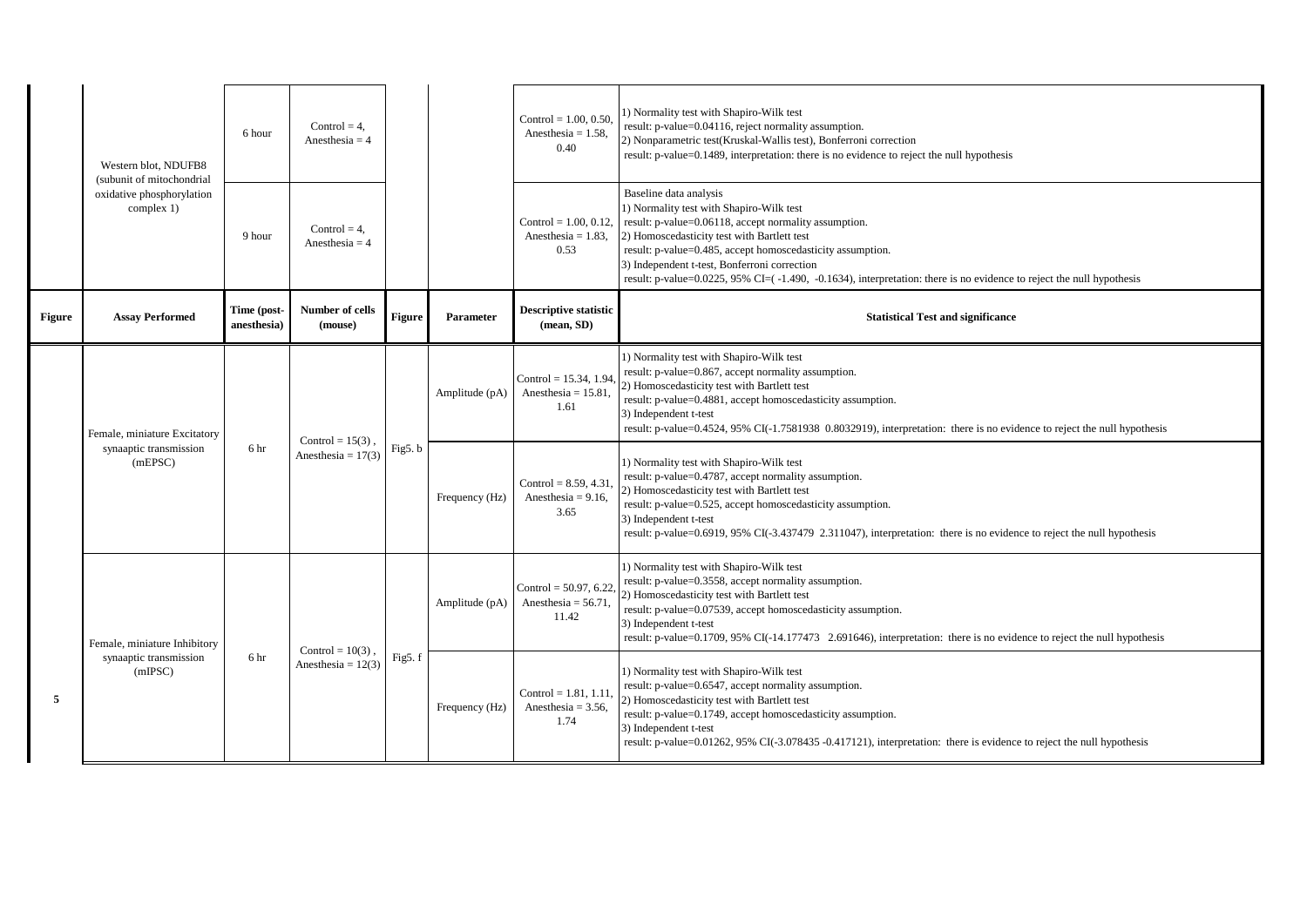|               |                                                                      | 6 hour                                                     | Control = $4$ ,<br>Anesthesia = $5$   | Fig5.d    | PSD95                         | Control = $1.00, 0.22$<br>Anesthesia = $1.93$ ,<br>0.38         | 1) Normality test with Shapiro-Wilk test<br>result: p-value=0.07165, accept normality assumption.<br>2) Homoscedasticity test with Bartlett test<br>result: p-value=0.3866, accept homoscedasticity assumption.<br>3) Independent t-test<br>result: p-value= 0.003566, 95% CI(0.4170949 1.4361717), interpretation: there is evidence to reject the null hypothesis                     |
|---------------|----------------------------------------------------------------------|------------------------------------------------------------|---------------------------------------|-----------|-------------------------------|-----------------------------------------------------------------|-----------------------------------------------------------------------------------------------------------------------------------------------------------------------------------------------------------------------------------------------------------------------------------------------------------------------------------------------------------------------------------------|
|               | Female, Western blot, cortex                                         |                                                            |                                       |           | GluA1                         | Control = $1.00, 0.19$<br>Anesthesia = $1.78$ ,<br>0.57         | 1) Normality test with Shapiro-Wilk test<br>result: p-value=0.4742, accept normality assumption.<br>2) Homoscedasticity test with Bartlett test<br>result: p-value=0.09392, accept homoscedasticity assumption.<br>3) Independent t-test<br>result: p-value= 0.03506, 95% CI(0.07233691 1.48294805), interpretation: there is evidence to reject the null hypothesis                    |
|               |                                                                      |                                                            |                                       |           | GluA2                         | Control = $1.00, 0.23$<br>Anesthesia = $1.94$ ,<br>0.59         | 1) Normality test with Shapiro-Wilk test<br>result: p-value=0.07165, accept normality assumption.<br>2) Homoscedasticity test with Bartlett test<br>result: p-value=0.1404, accept homoscedasticity assumption.<br>3) Independent t-test<br>result: p-value= 0.02065, 95% CI(0.1920329 1.6787822), interpretation: there is evidence to reject the null hypothesis                      |
| <b>Figure</b> | <b>Assay Performed</b>                                               | Age (days)<br>(Average.<br>SD)                             | Number of mice                        | Figure    | Parameter                     | <b>Descriptive statistic</b><br>$(\text{mean}, SD)$             | <b>Statistical Test and significance</b>                                                                                                                                                                                                                                                                                                                                                |
|               | $Control =$<br>55.6, 3.0597<br>Female, Open field test<br>Anesthesia |                                                            | Control = $15$ ,<br>Anesthesia = $17$ | Fig5.g    | Total moved<br>distance(m)    | Control = $176.12$ .<br>$25.77$ , Anesthesia =<br>177.12, 28.35 | 1) Normality test with Shapiro-Wilk test<br>result: p-value=0.9108, accept normality assumption.<br>2) Homoscedasticity test with Bartlett test<br>result: p-value=0.718, accept homoscedasticity assumption.<br>3) Independent t-test<br>result: p-value=0.9178, 95% CI(-1865.880 2066.393), interpretation: there is no evidence to reject the null hypothesis                        |
|               |                                                                      | 55.24, 6.5970                                              |                                       | Fig5.h    | Time spent in<br>center (sec) | Control = $391.50$ ,<br>74.60, Anesthesia:<br>366.70, 218.10    | 1) Normality test with Shapiro-Wilk test<br>result: p-value=0.02514, reject normality assumption.<br>2) Non-parametric test(Kruskal-Wallis test)<br>result: p-value= 0.4114, interpretation: there is no evidence to reject the null hypothesis                                                                                                                                         |
| 5             | Female, 3 chamber test                                               | $Control =$<br>57.40, 2.01.<br>Anesthesia<br>57.65, 5.8960 | Control = $15$ ,<br>Anesthesia = $17$ |           | Fig5. i Preference Index      | Control = $0.26, 0.22$<br>Anesthesia = $0.17$ ,<br>0.27         | 1) Normality test with Shapiro-Wilk test<br>result: p-value=0.5583, accept normality assumption.<br>2) Homoscedasticity test with Bartlett test<br>result: p-value=0.4097, accept homoscedasticity assumption.<br>3) Independent t-test<br>result: p-value=0.3085, 95% CI(-0.27315931 0.08930939), interpretation: there is no evidence to reject the null hypothesis                   |
|               |                                                                      |                                                            |                                       | Fig5. $j$ | Conditioning                  | $Control =$<br>$6.04/2.27$ (SE),<br>Anesthesia=7.00/2.13<br>SE) | 1) Linear mixed effect modeling with a fixed effect for slope and group. Correlated random intercept and random slope term were<br>incorporated to the model.<br>Freezing duration was significantly increased during conditioning in control groups, 6.04 S.E=2.27 (P-value=0.009).<br>The conditioning slope did not differ between the two groups $(0.96, SE=3.12, p-value=0.758)$ . |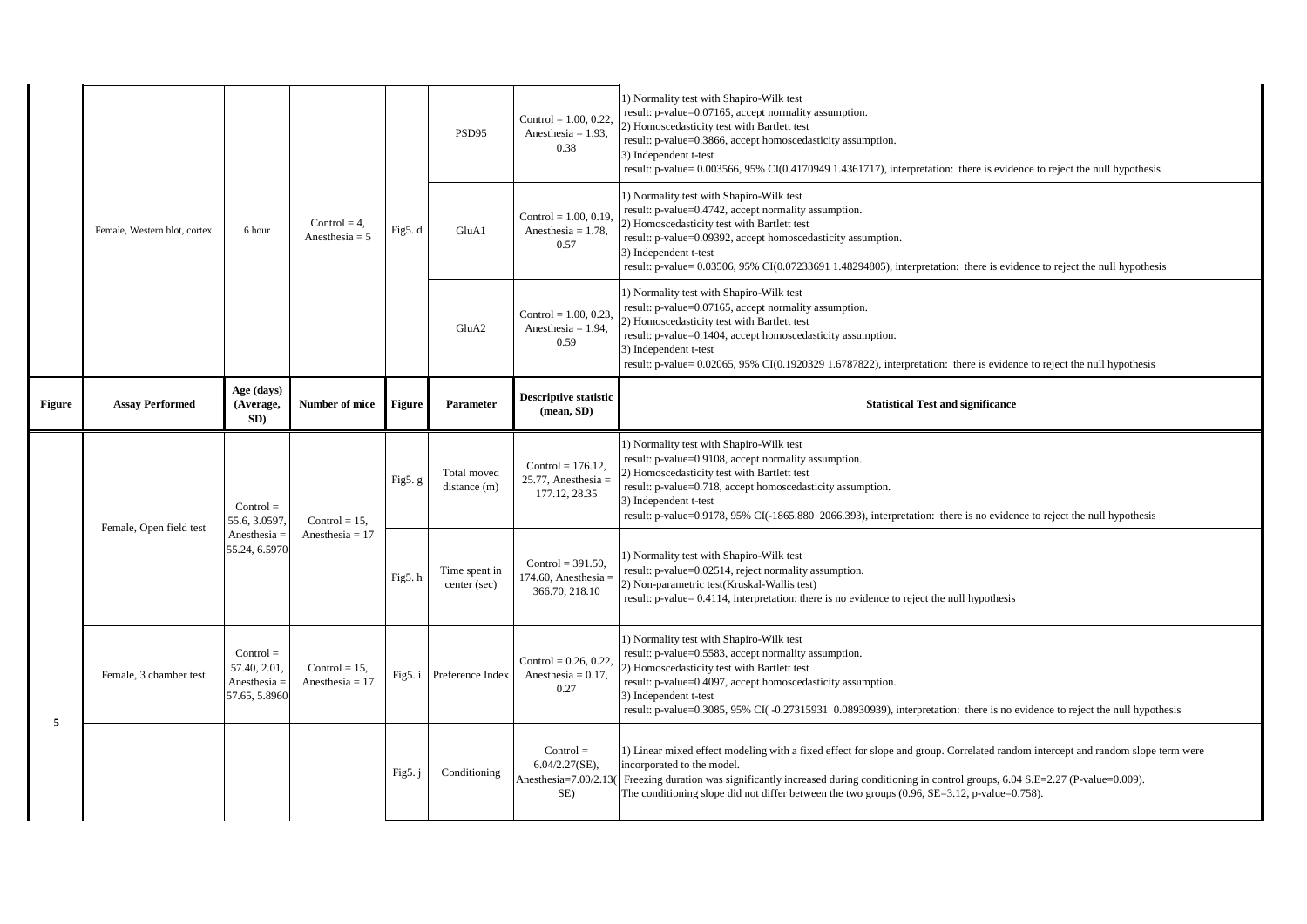|              | Female, Fear test                  | $Control =$<br>61.4, 2.028<br>Anesthesia<br>64.71, 7.060 | Control = $15$ ,<br>Anesthesia = $17$ | Fig5. $k$ | Total freezing<br>time (Contextual<br>fear) | Control = $49.94$ ,<br>21.05, Anesthesia =<br>49.92, 15.75 | 1) Normality test with Shapiro-Wilk test<br>result: p-value=0.3475, accept normality assumption.<br>2) Homoscedasticity test with Bartlett test<br>result: p-value=0.2707, accept homoscedasticity assumption.<br>3) Independent t-test<br>result: p-value=0.9972, 95% CI(-13.30189 13.34754), interpretation: there is no evidence to reject the null hypothesis                                          |
|--------------|------------------------------------|----------------------------------------------------------|---------------------------------------|-----------|---------------------------------------------|------------------------------------------------------------|------------------------------------------------------------------------------------------------------------------------------------------------------------------------------------------------------------------------------------------------------------------------------------------------------------------------------------------------------------------------------------------------------------|
|              |                                    |                                                          |                                       | Fig5.1    | Total freezing<br>(Cue fear)                | Control = $75.35$ ,<br>19.71, Anesthesia =<br>68.95, 26.35 | 1) Normality test with Shapiro-Wilk test<br>result: p-value=0.003967, reject normality assumption.<br>2) Non-parametric test(Kruskal-Wallis test)<br>result: p-value= 0.571, interpretation: there is no evidence to reject the null hypothesis                                                                                                                                                            |
| <b>Table</b> | <b>Assay Performed</b>             |                                                          | Number of mice                        |           | <b>Parameter</b>                            | <b>Descriptive statistic</b><br>(mean, SD)                 | <b>Statistical Test and significance</b>                                                                                                                                                                                                                                                                                                                                                                   |
|              |                                    |                                                          |                                       |           | pH                                          | Control = $7.39, 0.03$<br>Anesthesia = $7.24$ ,<br>0.02    | 1) Normality test with Shapiro-Wilk test<br>result: p-value=0.9102, accept normality assumption.<br>2) Homoscedasticity test with Bartlett test<br>result: p-value=0.4374, accept homoscedasticity assumption.<br>3) independent t-test<br>result: p-value=0.0000009684, 95% CI=(-0.1758170, -0.1145258), interpretation: there is evidence to reject the null hypothesis, difference in<br>mean pH        |
|              |                                    |                                                          |                                       |           | $pCO2$ (mmHg)                               | Control = $46.3, 4.0$ ,<br>Anesthesia = $67.2$ , 3.2       | 1) Normality test with Shapiro-Wilk test<br>result: p-value=0.7607, accept normality assumption.<br>2) Homoscedasticity test with Bartlett test<br>result: p-value=0.633, accept homoscedasticity assumption.<br>3) independent t-test<br>result: p-value=0.00000175, 95% CI=(16.27968, 25.57747), interpretation: there is evidence to reject the null hypothesis, difference in mean<br>pCO <sub>2</sub> |
| 1            | Arterial blood gas analysis (ABGA) |                                                          | Control = 7, Anesthesia = $5$         |           | $pO_2$ (mmHg)                               | Control = $83, 21,$<br>Anesthesia = $122, 13$              | 1) Normality test with Shapiro-Wilk test<br>result: p-value=0.1031, accept normality assumption.<br>2) Homoscedasticity test with Bartlett test<br>result: p-value=0.633, accept homoscedasticity assumption.<br>3) independent t-test<br>result: p-value=0.002929, 95% CI=(16.92526 61.81760), interpretation: there is evidence to reject the null hypothesis, difference in mean<br>pO <sub>2</sub>     |
|              |                                    |                                                          |                                       |           | $SaO2(\%)$                                  | Control = $95, 3$ ,<br>Anesthesia = $98, 1$                | 1) Normality test with Shapiro-Wilk test<br>result: p-value=0.7598, accept normality assumption.<br>2) Homoscedasticity test with Bartlett test<br>result: p-value=0.03688, reject homoscedasticity assumption.<br>3) Whelch's t-test<br>result: p-value=0.02722, 95% CI=(0.432538 5.453176), interpretation: there is evidence to reject the null hypothesis, difference in mean<br>SaO <sub>2</sub>      |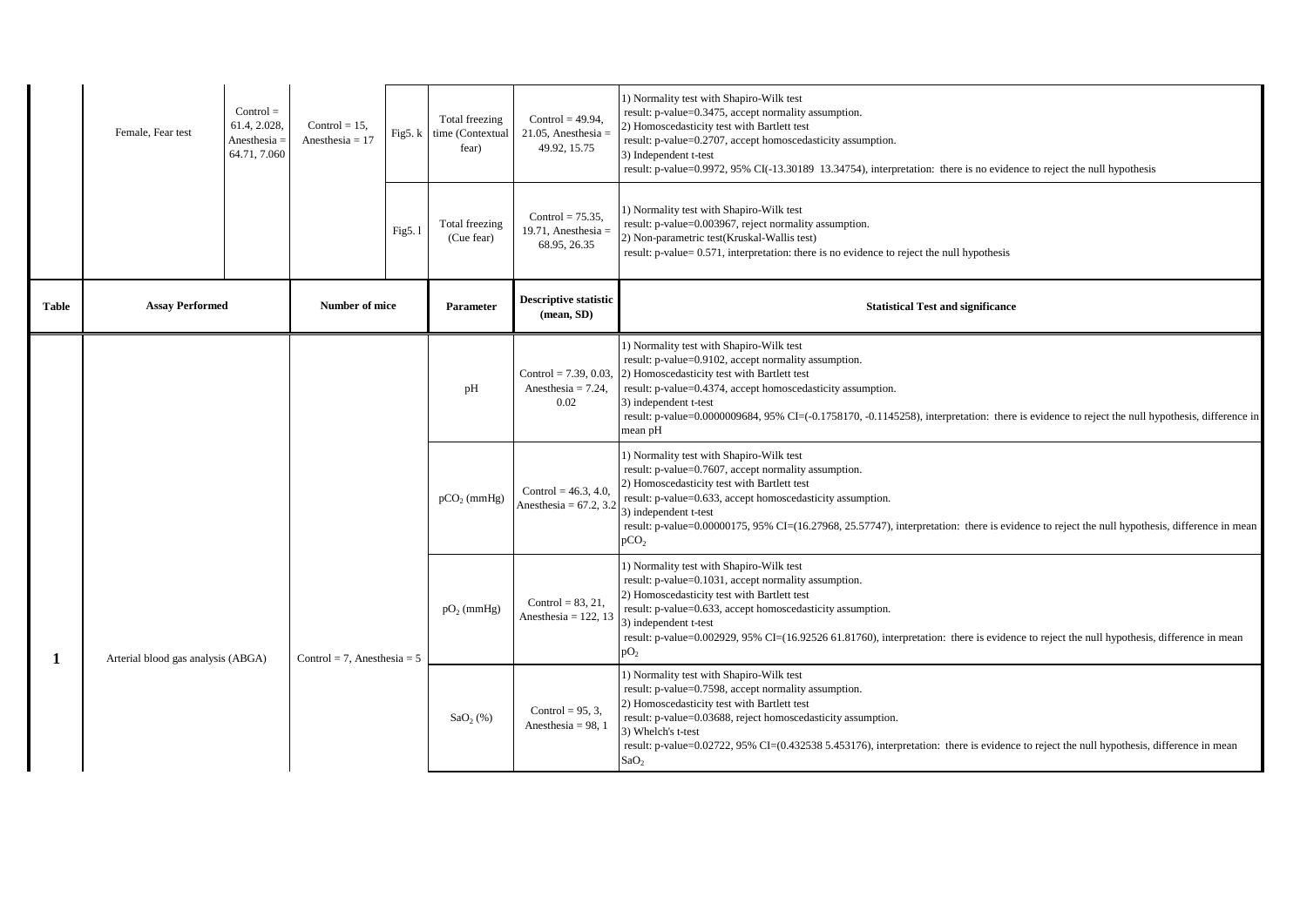|         |                                |                           |                                     |                  | $HCO3$ (mmol/L)                | Control = $27.5$ , 1.0<br>Anesthesia = $28.6$ , 0.        | 1) Normality test with Shapiro-Wilk test<br>result: p-value=0.1883, accept normality assumption.<br>2) Homoscedasticity test with Bartlett test<br>result: p-value=0.001835, reject homoscedasticity assumption.<br>3) Whelch's t-test<br>result: p-value=0.02495, 95% CI=(0.432538 5.453176), interpretation: there is evidence to reject the null hypothesis, difference in mean<br>HCO <sub>3</sub>    |
|---------|--------------------------------|---------------------------|-------------------------------------|------------------|--------------------------------|-----------------------------------------------------------|-----------------------------------------------------------------------------------------------------------------------------------------------------------------------------------------------------------------------------------------------------------------------------------------------------------------------------------------------------------------------------------------------------------|
|         |                                |                           |                                     |                  | <b>Base Excess</b><br>(mmol/L) | Control $=2, 1$ ,<br>Anesthesia = $1, 0$                  | 1) Normality test with Shapiro-Wilk test<br>result: p-value=0.06399, accept normality assumption.<br>2) Homoscedasticity test with Bartlett test<br>result: p-value=0.2671, accept homoscedasticity assumption.<br>3) independent t-test<br>result: p-value=0.006766, 95% CI=(-2.0306404, -0.4265025), interpretation: there is evidence to reject the null hypothesis, difference in<br>mean Base Excess |
| Figure  | <b>Assay Performed</b>         | Time (post<br>anesthesia) | Number of mic                       | Figure           | Parameter                      | <b>Descriptive statistic</b><br>$(\text{mean}, SD)$       | <b>Statistical Test and significance</b>                                                                                                                                                                                                                                                                                                                                                                  |
|         |                                |                           |                                     |                  | PSD95                          | Control = $1.00, 0.88$<br>Anesthesia = $3.04$ ,<br>0.25   | 1) Normality test with Shapiro-Wilk test<br>result: p-value=0.9137, accept normality assumption.<br>2) Homoscedasticity test with Bartlett test<br>result: p-value=0.0654, accept homoscedasticity assumption.<br>3) Independent t-test<br>result: p-value=0.01537, 95% CI=(0.688408, 3.384268), interpretation: there is evidence to reject the null hypothesis                                          |
|         | Male, Western blot, thalamus   | 6 hour                    | Control = $4$ ,<br>Anesthesia = $4$ | Suppl<br>Fig1.b  | GluA1                          | Control = $1.00, 0.79$ .<br>Anesthesia = $0.78$ ,<br>0.36 | 1) Normality test with Shapiro-Wilk test<br>result: p-value=0.03318, reject normality assumption.<br>2) Nonparametric test(Kruskal-Wallis test)<br>result: p-value=0.5637, interpretation: there is no evidence to reject the null hypothesis                                                                                                                                                             |
| Suppl 1 |                                |                           |                                     |                  | GluA <sub>2</sub>              | Control = $1.00, 0.52$ .<br>Anesthesia = $1.08$ ,<br>0.13 | 1) Normality test with Shapiro-Wilk test<br>result: p-value=0.2276, accept normality assumption.<br>2) Homoscedasticity test with Bartlett test<br>result: p-value=0.0479, reject homoscedasticity assumption.<br>3) Whelch's t-test<br>result: p-value=0.793, 95% CI=(-0.7297907 0.8827276), interpretation: there is no evidence to reject the null hypothesis                                          |
|         |                                |                           |                                     |                  | PSD95                          | Control = $1.00, 0.51$<br>Anesthesia = $2.37$ ,<br>0.82   | 1) Normality test with Shapiro-Wilk test<br>result: p-value=0.2, accept normality assumption.<br>2) Homoscedasticity test with Bartlett test<br>result: p-value=0.4344, accept homoscedasticity assumption.<br>3) Independent t-test<br>result: p-value=0.01942, 95% CI=(0.2991905, 2.4301431), interpretation: there is evidence to reject the null hypothesis                                           |
|         | Female, Western blot, thalamus | 6 hour                    | Control = $4$ ,<br>Anesthesia = $5$ | Suppl<br>Fig1. d | GluA1                          | Control = $1.00, 0.07$<br>Anesthesia = $1.53$ ,<br>0.51   | 1) Normality test with Shapiro-Wilk test<br>result: p-value=0.6413, accept normality assumption.<br>2) Homoscedasticity test with Bartlett test<br>result: p-value=0.006739, reject homoscedasticity assumption.<br>3) Whelch's t-test<br>result: p-value=0.08403, 95% CI=(-0.1101122, 1.1614464), interpretation: there is no evidence to reject the null hypothesis                                     |